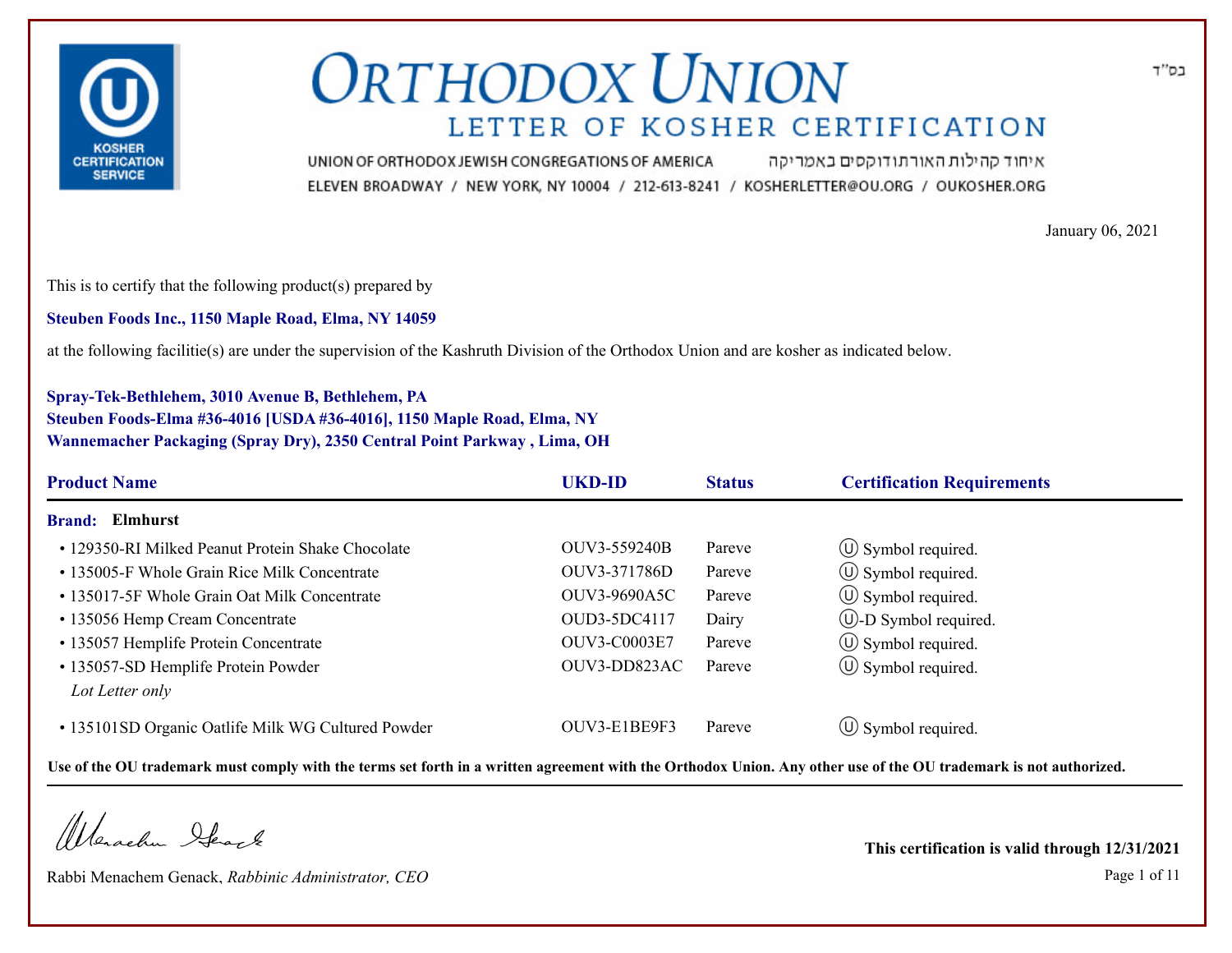

איחוד קהילות האורתודוקסים באמריקה UNION OF ORTHODOX JEWISH CONGREGATIONS OF AMERICA ELEVEN BROADWAY / NEW YORK, NY 10004 / 212-613-8241 / KOSHERLETTER@OU.ORG / OUKOSHER.ORG

January 06, 2021

#### **Steuben Foods Inc. (continued)**

This is to certify that the following product(s) prepared by this company at the facilitie(s) listed above are under the supervision of the Kashruth Division of the Orthodox Union and are kosher as indicated below.

| <b>Product Name</b>                             | <b>UKD-ID</b>       | <b>Status</b> | <b>Certification Requirements</b> |
|-------------------------------------------------|---------------------|---------------|-----------------------------------|
| Elmhurst (continued)<br><b>Brand:</b>           |                     |               |                                   |
| • 135102 Organic Oatlife Seed Coat Concentrate  | $OUV3-6F5F11D$      | Pareve        | $\circ$ Symbol required.          |
| · 135103 Organic Oatlife Milk WG Concentrate    | OUV3-906CADA        | Pareve        | $\circ$ Symbol required.          |
| • 18944 00016 Café Mocha Peanut Protein Shake   | <b>OUD3-9065A1B</b> | Dairy         | $\cup$ -D Symbol required.        |
| • 18944 00051 Hemp / Oat Barista                | OUV3-94EC6CE        | Pareve        | $\circled{1}$ Symbol required.    |
| • 18944 00052 Hemp Creamer Unsweetened Original | OUV3-A25BECA        | Pareve        | $\circ$ Symbol required.          |
| • 18944 00053 Hemp Creamer French Vanilla       | OUD3-E21594F        | Dairy         | $\bigcirc$ -D Symbol required.    |
| • 18944 00054 Hemp Creamer Hazlenut             | OUD3-C7C2F05        | Dairy         | $\cup$ -D Symbol required.        |
| • 18944 00055 Hemp Creamer Golden Milk          | OUD3-67155BF        | Dairy         | $\cup$ -D Symbol required.        |
| • 18944 00078 Pumpkin Spice Hemp Creamer        | OUV3-73AFFC8        | Pareve        | $\circ$ Symbol required.          |
| • 18944 00092 Oat Creamer Gingerbread           | OUV3-45631EC        | Pareve        | $\circ$ Symbol required.          |
| • 18944 00093 Oat Creamer Lavender Vanilla      | <b>OUV3-EB38D86</b> | Pareve        | $\circ$ Symbol required.          |
| • 18944 00105 Hemp Creamer Unsweetened          | OUV3-69D7C83        | Pareve        | $\circ$ Symbol required.          |

**Use of the OU trademark must comply with the terms set forth in a written agreement with the Orthodox Union. Any other use of the OU trademark is not authorized.**

Werschn Stack

Rabbi Menachem Genack, *Rabbinic Administrator, CEO* Page 2 of 11

**This certification is valid through 12/31/2021**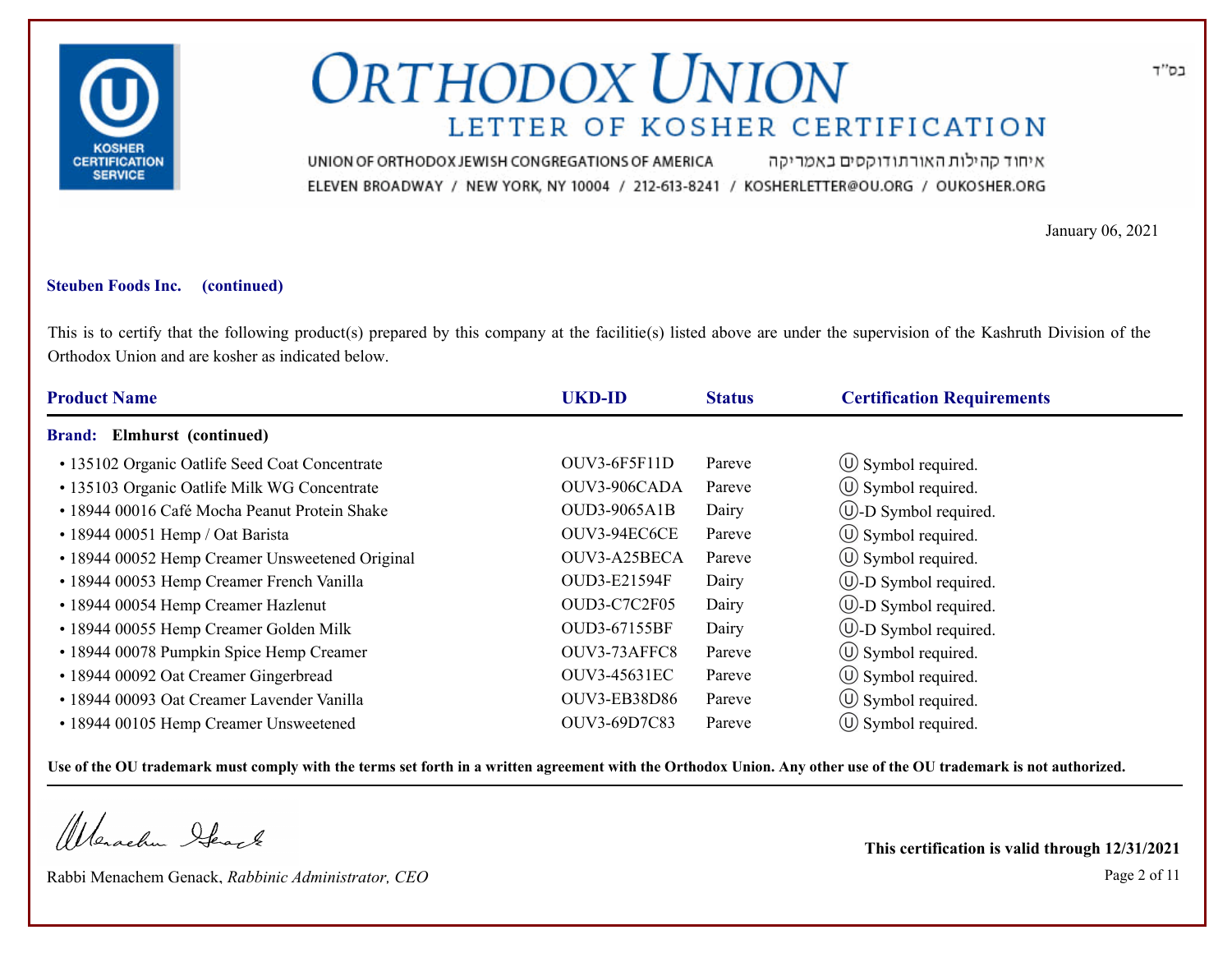

איחוד קהילות האורתודוקסים באמריקה UNION OF ORTHODOX JEWISH CONGREGATIONS OF AMERICA ELEVEN BROADWAY / NEW YORK, NY 10004 / 212-613-8241 / KOSHERLETTER@OU.ORG / OUKOSHER.ORG

January 06, 2021

#### **Steuben Foods Inc. (continued)**

This is to certify that the following product(s) prepared by this company at the facilitie(s) listed above are under the supervision of the Kashruth Division of the Orthodox Union and are kosher as indicated below.

| <b>Product Name</b>                          | <b>UKD-ID</b>       | <b>Status</b> | <b>Certification Requirements</b> |  |
|----------------------------------------------|---------------------|---------------|-----------------------------------|--|
| <b>Brand:</b> Elmhurst (continued)           |                     |               |                                   |  |
| • 18944-00001 Milked Brown Rice              | OUV3-NS4OUBG        | Pareve        | $\circ$ Symbol required.          |  |
| $\cdot$ 18944-00002 Milked Almonds           | <b>OUV3-45B35EB</b> | Pareve        | $\circled{1}$ Symbol required.    |  |
| $\cdot$ 18944-00003 Milked Walnuts           | <b>OUV3-0F40D94</b> | Pareve        | $\circled{1}$ Symbol required.    |  |
| • 18944-00004 Milked Hazlenuts               | OUV3-F911011        | Pareve        | $\circled{1}$ Symbol required.    |  |
| $\cdot$ 18944-00005 Milked Oats              | OUV3-UJ4XRUY        | Pareve        | $\circ$ Symbol required.          |  |
| $\cdot$ 18944-00006 Milked Cashews           | OUV3-D235A20        | Pareve        | (U) Symbol required.              |  |
| • 18944-00009 Milked Chocolate Peanuts       | <b>OUV3-PUDCRVT</b> | Pareve        | $\circ$ Symbol required.          |  |
| • 18944-00011 Milked Peanuts                 | OUV3-GQUOHSQ Pareve |               | (U) Symbol required.              |  |
| • 18944-00013 Chocolate Banana Protein Shake | OUV3-CB4ED78        | Pareve        | $\circ$ Symbol required.          |  |
| • 18944-00014 Vanilla Peanut Protein Shake   | OUV3-FCC66EE        | Pareve        | $\circ$ Symbol required.          |  |
| $\cdot$ 18944-00050 Oat Unsweetened          | OUV3-76A1242        | Pareve        | $\circ$ Symbol required.          |  |
| • 18944-00058 Oat Latte Matcha               | OUV3-8E40EFC        | Pareve        | $\circ$ Symbol required.          |  |

**Use of the OU trademark must comply with the terms set forth in a written agreement with the Orthodox Union. Any other use of the OU trademark is not authorized.**

Werachen Stack

Rabbi Menachem Genack, *Rabbinic Administrator, CEO* Page 3 of 11

**This certification is valid through 12/31/2021**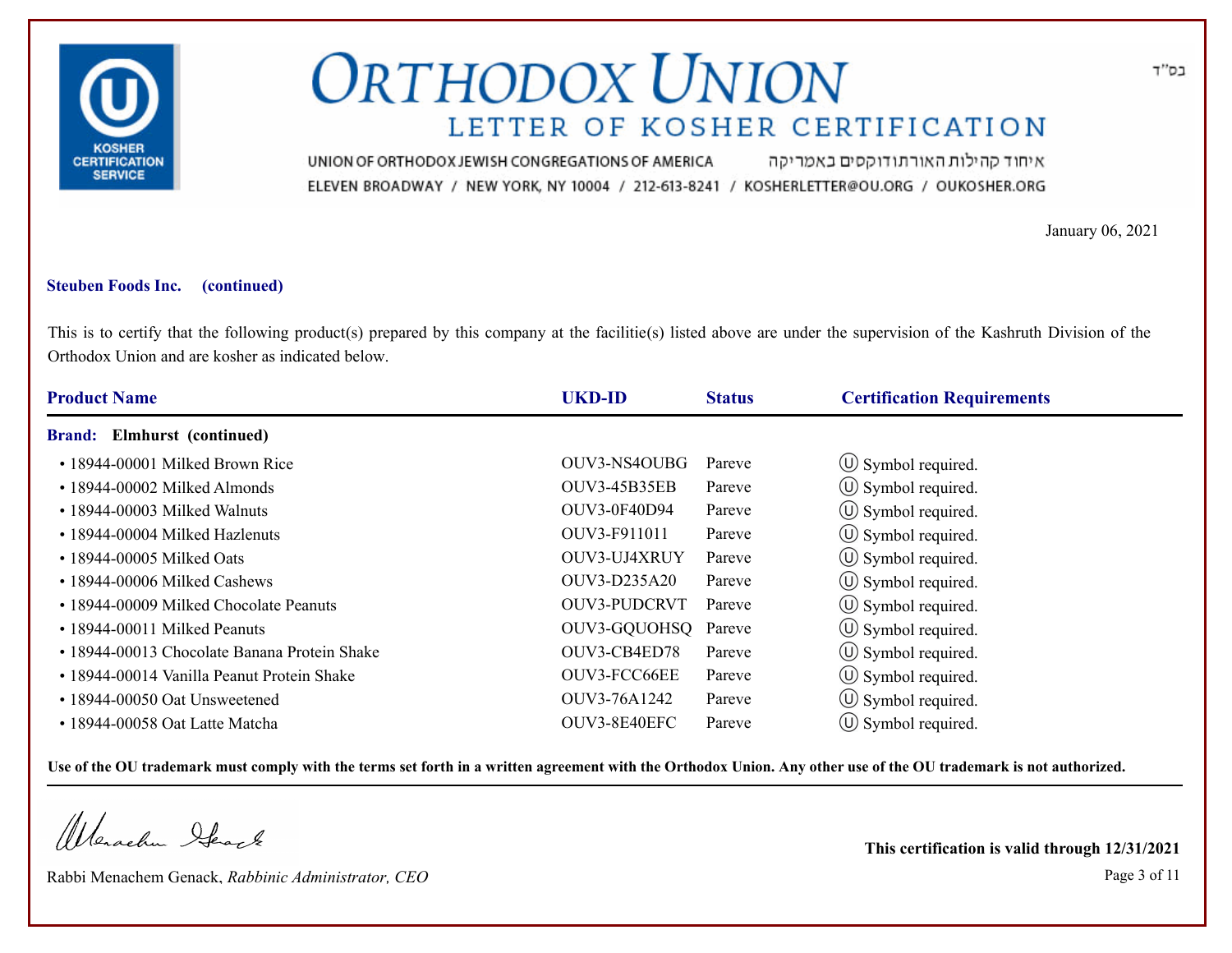

איחוד קהילות האורתודוקסים באמריקה UNION OF ORTHODOX JEWISH CONGREGATIONS OF AMERICA ELEVEN BROADWAY / NEW YORK, NY 10004 / 212-613-8241 / KOSHERLETTER@OU.ORG / OUKOSHER.ORG

January 06, 2021

#### **Steuben Foods Inc. (continued)**

This is to certify that the following product(s) prepared by this company at the facilitie(s) listed above are under the supervision of the Kashruth Division of the Orthodox Union and are kosher as indicated below.

| <b>Product Name</b>                            | <b>UKD-ID</b>       | <b>Status</b> | <b>Certification Requirements</b> |
|------------------------------------------------|---------------------|---------------|-----------------------------------|
| <b>Brand:</b> Elmhurst (continued)             |                     |               |                                   |
| • 18944-00060 Oat Latte Golden Milk            | OUV3-515BD7B        | Pareve        | $\circ$ Symbol required.          |
| $\cdot$ 18944-00062 Oat Latte Cacao            | OUV3-B091135        | Pareve        | $\circled{1}$ Symbol required.    |
| $\cdot$ 18944-00064 Oat Latte Coffee           | OUV3-6315BF9        | Pareve        | $\circled{1}$ Symbol required.    |
| • 18944-00074 Hemp Peppermint Mocha Creamer    | OUV3-DC55E9B        | Pareve        | $\circ$ Symbol required.          |
| • 18944-00080 Oat Creamer Unsweetened Original | OUV3-EF908E4        | Pareve        | $\circ$ Symbol required.          |
| • 18944-00081 Oat Creamer Hazelnut             | OUV3-587E812        | Pareve        | (U) Symbol required.              |
| • 18944-00082 Oat Creamer French Vanilla       | OUV3-1883281        | Pareve        | $\circled{1}$ Symbol required.    |
| • 18944-00090 Oat Creamer Chai Spice           | OUV3-5AA343D        | Pareve        | (U) Symbol required.              |
| • 18944-00102 Milked Almonds Unsweetened       | OUV3-FB6FGLC        | Pareve        | $\circ$ Symbol required.          |
| • 18944-00103 Unsweetened Milked Walnuts       | OUV3-BCE6935        | Pareve        | (U) Symbol required.              |
| • 18944-00104 Milked Hazlenuts Unsweetened     | OUV3-M9GXWOF Pareve |               | $\circ$ Symbol required.          |
| • 18944-00106 Unsweetened Milked Cashews       | OUV3-7103B6C        | Pareve        | $\circ$ Symbol required.          |

**Use of the OU trademark must comply with the terms set forth in a written agreement with the Orthodox Union. Any other use of the OU trademark is not authorized.**

Werachen Stack

Rabbi Menachem Genack, *Rabbinic Administrator, CEO* Page 4 of 11 **This certification is valid through 12/31/2021**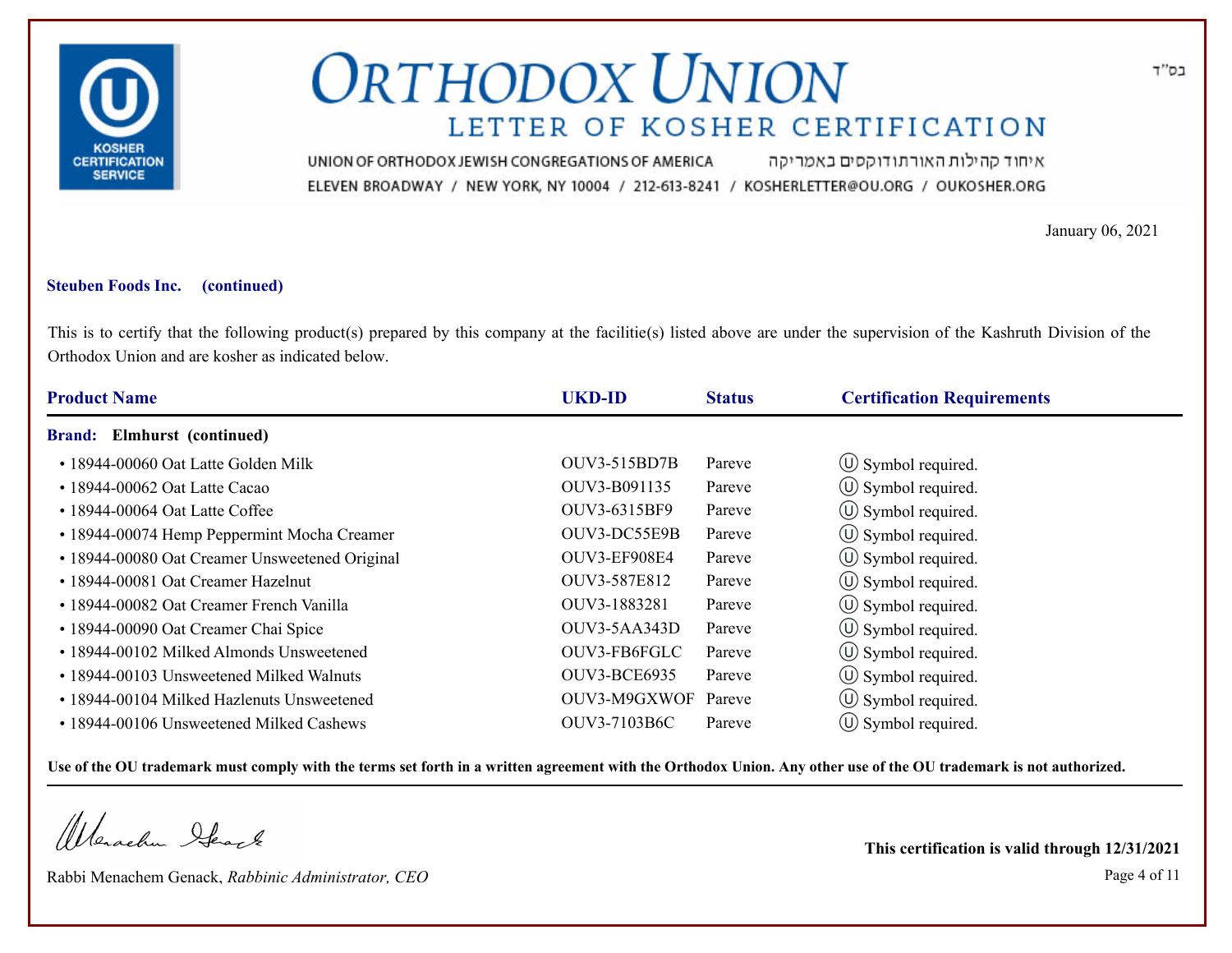

איחוד קהילות האורתודוקסים באמריקה UNION OF ORTHODOX JEWISH CONGREGATIONS OF AMERICA ELEVEN BROADWAY / NEW YORK, NY 10004 / 212-613-8241 / KOSHERLETTER@OU.ORG / OUKOSHER.ORG

January 06, 2021

#### **Steuben Foods Inc. (continued)**

This is to certify that the following product(s) prepared by this company at the facilitie(s) listed above are under the supervision of the Kashruth Division of the Orthodox Union and are kosher as indicated below.

| <b>Product Name</b>                                | <b>UKD-ID</b>       | <b>Status</b> | <b>Certification Requirements</b> |  |
|----------------------------------------------------|---------------------|---------------|-----------------------------------|--|
| <b>Brand:</b> Elmhurst (continued)                 |                     |               |                                   |  |
| • 18944-00201 Milked Brown Rice Barista            | OUV3-292B8D1        | Pareve        | $\circ$ Symbol required.          |  |
| • 18944-00202 Milked Almonds Barista               | OUV3-4A73C62        | Pareve        | $\circ$ Symbol required.          |  |
| • 18944-00205 Milked Oats Barista                  | OUV3-9AF137B        | Pareve        | $\circled{1}$ Symbol required.    |  |
| • 18944-00205 Milked Oats Barista                  | OUV3-C8FFBE1        | Pareve        | $\circled{1}$ Symbol required.    |  |
| • 18944-0083 Oat/Hemp Rice Kale Smoothie           | OUV3-ED2C18E        | Pareve        | $\circled{1}$ Symbol required.    |  |
| • 18944-0084 Almond Hazelnut Rice Cacao Smoothie   | <b>OUV3-91AE3D4</b> | Pareve        | (U) Symbol required.              |  |
| • 18944-0095 Oat/Hemp Rice Tumeric Ginger Smoothie | OUV3-86E184A        | Pareve        | $\circled{1}$ Symbol required.    |  |
| • 18944-12009 Chocolate Peanut Protein Shake       | OUV3-9E98733        | Pareve        | (U) Symbol required.              |  |
| • Hemp Vanilla Milk                                | OUV3-01ED67B        | Pareve        | $\circ$ Symbol required.          |  |
| • Milked Oat Bluberry                              | OUV3-AE1BF08        | Pareve        | (U) Symbol required.              |  |
| • Milked Oat Chocolate                             | OUV3-E0140FF        | Pareve        | $\circ$ Symbol required.          |  |
| • Milked Oat Vanilla                               | OUV3-31AA71B        | Pareve        | $\circ$ Symbol required.          |  |

**Use of the OU trademark must comply with the terms set forth in a written agreement with the Orthodox Union. Any other use of the OU trademark is not authorized.**

Werachen Stack

Rabbi Menachem Genack, *Rabbinic Administrator, CEO* Page 5 of 11

**This certification is valid through 12/31/2021**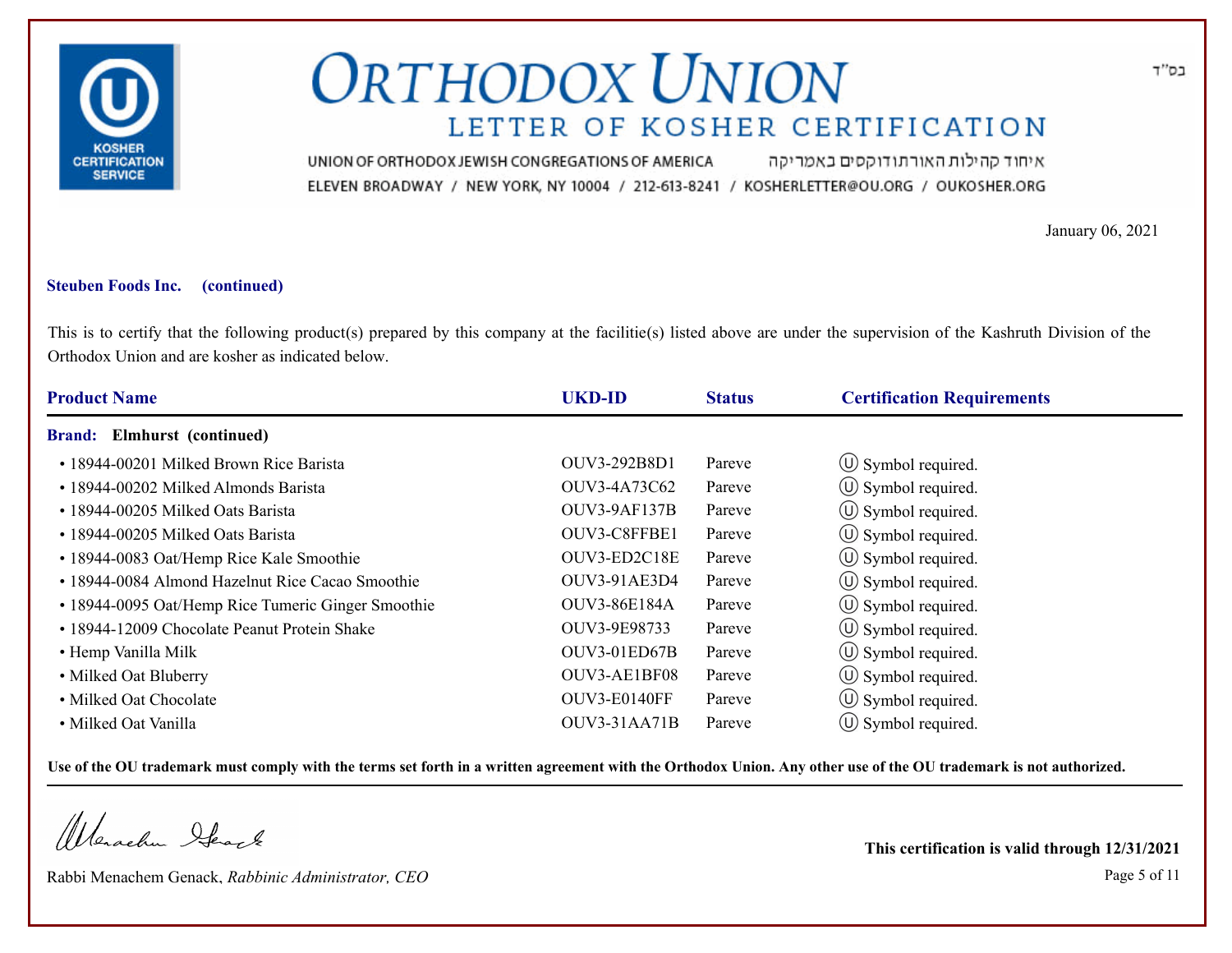

איחוד קהילות האורתודוקסים באמריקה UNION OF ORTHODOX JEWISH CONGREGATIONS OF AMERICA ELEVEN BROADWAY / NEW YORK, NY 10004 / 212-613-8241 / KOSHERLETTER@OU.ORG / OUKOSHER.ORG

January 06, 2021

#### **Steuben Foods Inc. (continued)**

This is to certify that the following product(s) prepared by this company at the facilitie(s) listed above are under the supervision of the Kashruth Division of the Orthodox Union and are kosher as indicated below.

| <b>Product Name</b>                                                         | <b>UKD-ID</b>       | <b>Status</b> | <b>Certification Requirements</b>                                                                          |
|-----------------------------------------------------------------------------|---------------------|---------------|------------------------------------------------------------------------------------------------------------|
| <b>Generational Foods</b><br><b>Brand:</b>                                  |                     |               |                                                                                                            |
| • 135003 Ricelifemilk - Nutr.Compl.- Conc.                                  | <b>OUV3-6E522AF</b> | Pareve        | $\circ$ Symbol required.                                                                                   |
| • 135017-5SD OatLife Whole Grain Oat Milk Powder                            | OUV3-F90C954        | Pareve        | $\circ$ Symbol required.                                                                                   |
| • 135017-5SD Whole Grain Oat Powder Spray Dried                             | OUV3-39F5689        | Pareve        | $\circled{0}$ Symbol required.                                                                             |
| Requires Rabbi's Signature                                                  |                     |               |                                                                                                            |
| • 135017SD Whole Grain Oat Powder Spray Dried<br>Requires Rabbi's Signature | OUV3-C9B7863        | Pareve        | $\circ$ Symbol required. Packaging/letter bears<br>Rabbi's signature/stamp or OU numbered<br>seal/sticker. |
| • 135022 FabaLife Chickpea Milk Concentrate                                 | OUV3-53D5F27        | Pareve        | $\circled{1}$ Symbol required.                                                                             |
| • 135022SD Fabalife Chickpea Milk Powder                                    | <b>OUV3-76EB99D</b> | Pareve        | $\circ$ Symbol required.                                                                                   |
| • 135024 FabaLife Chickpea Protein Concentrate                              | OUV3-B4D28FA        | Pareve        | $\circ$ Symbol required.                                                                                   |
| • 135024SD Fabalife Chickpea Protein                                        | <b>OUV3-475D9DF</b> | Pareve        | $\circ$ Symbol required.                                                                                   |

**Use of the OU trademark must comply with the terms set forth in a written agreement with the Orthodox Union. Any other use of the OU trademark is not authorized.**

Werachen Ifearle

Rabbi Menachem Genack, *Rabbinic Administrator, CEO* Page 6 of 11

**This certification is valid through 12/31/2021**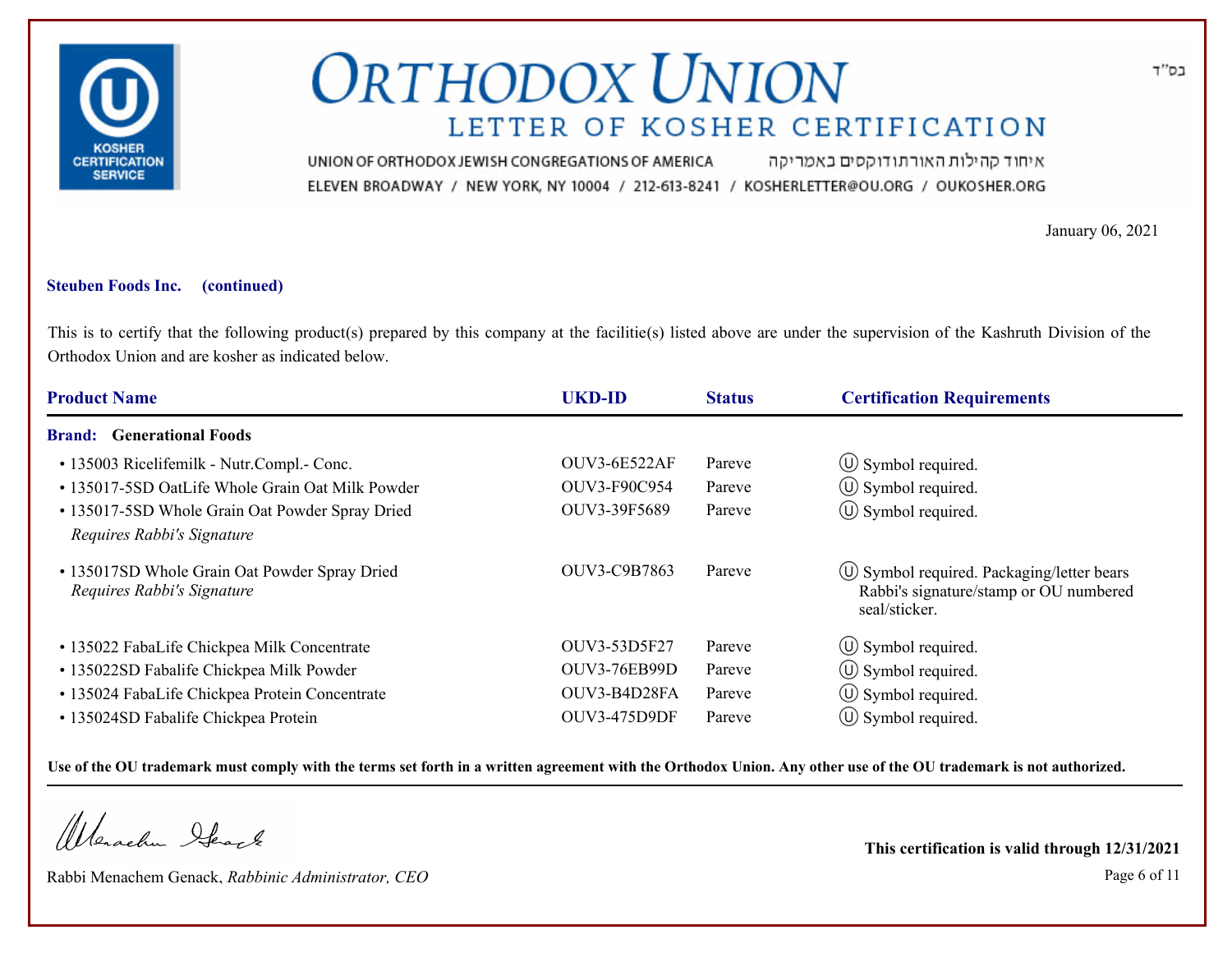

איחוד קהילות האורתודוקסים באמריקה UNION OF ORTHODOX JEWISH CONGREGATIONS OF AMERICA ELEVEN BROADWAY / NEW YORK, NY 10004 / 212-613-8241 / KOSHERLETTER@OU.ORG / OUKOSHER.ORG

January 06, 2021

#### **Steuben Foods Inc. (continued)**

This is to certify that the following product(s) prepared by this company at the facilitie(s) listed above are under the supervision of the Kashruth Division of the Orthodox Union and are kosher as indicated below.

| <b>Product Name</b>                                | <b>UKD-ID</b>       | <b>Status</b> | <b>Certification Requirements</b> |  |  |
|----------------------------------------------------|---------------------|---------------|-----------------------------------|--|--|
| <b>Brand:</b> Generational Foods (continued)       |                     |               |                                   |  |  |
| • 135054 Chickpeamilk-Nutr.Compl.-Conc             | OUV3-BDEA8E0        | Pareve        | $\circ$ Symbol required.          |  |  |
| • 135054FTSD Chickpeamilk-Nutr.Compl.- ConFT       | OUV3-5DB46BC        | Pareve        | $\circled{1}$ Symbol required.    |  |  |
| • 135054FTSD Chickpeamilk-Nutr.Compl.- PSD.FT      | <b>OUV3-B6B1B88</b> | Pareve        | $\circled{0}$ Symbol required.    |  |  |
| • 135054SD Chickpeamilk-Nutr.Compl.-PSD.           | OUV3-D91B0DB        | Pareve        | $\circ$ Symbol required.          |  |  |
| • 135057-1 Hemp Life Protein Concentrate           | OUV3-44AFEAF        | Pareve        | $\circ$ Symbol required.          |  |  |
| • 135057-1SD HempLife Protein Powder               | <b>OUV3-EB4B692</b> | Pareve        | $\circ$ Symbol required.          |  |  |
| • 135065 Fabalife Yellow Pea Protein Concentrate   | OUV3-4ADC1CD        | Pareve        | $\circ$ Symbol required.          |  |  |
| • 135067 Fabalife Yellow pea Aquafaba Concentrate  | OUV3-B92FD5A        | Pareve        | (U) Symbol required.              |  |  |
| · 135070 Hulled Hemplife Cream Concentrate         | OUV3-75B111D        | Pareve        | $\circ$ Symbol required.          |  |  |
| • 135071 Hulled Hemplife Protein Concentrate       | OUV3-537B131        | Pareve        | $\circ$ Symbol required.          |  |  |
| • 135071SD Hulled Hemplife Protein Powder          | <b>OUV3-A3614BB</b> | Pareve        | $\circled{1}$ Symbol required.    |  |  |
| • 135073 Hulled Hemplife Nutr Complete Concentrate | OUV3-2195C41        | Pareve        | $\circ$ Symbol required.          |  |  |

**Use of the OU trademark must comply with the terms set forth in a written agreement with the Orthodox Union. Any other use of the OU trademark is not authorized.**

Werachen Stack

Rabbi Menachem Genack, *Rabbinic Administrator, CEO* Page 7 of 11

**This certification is valid through 12/31/2021**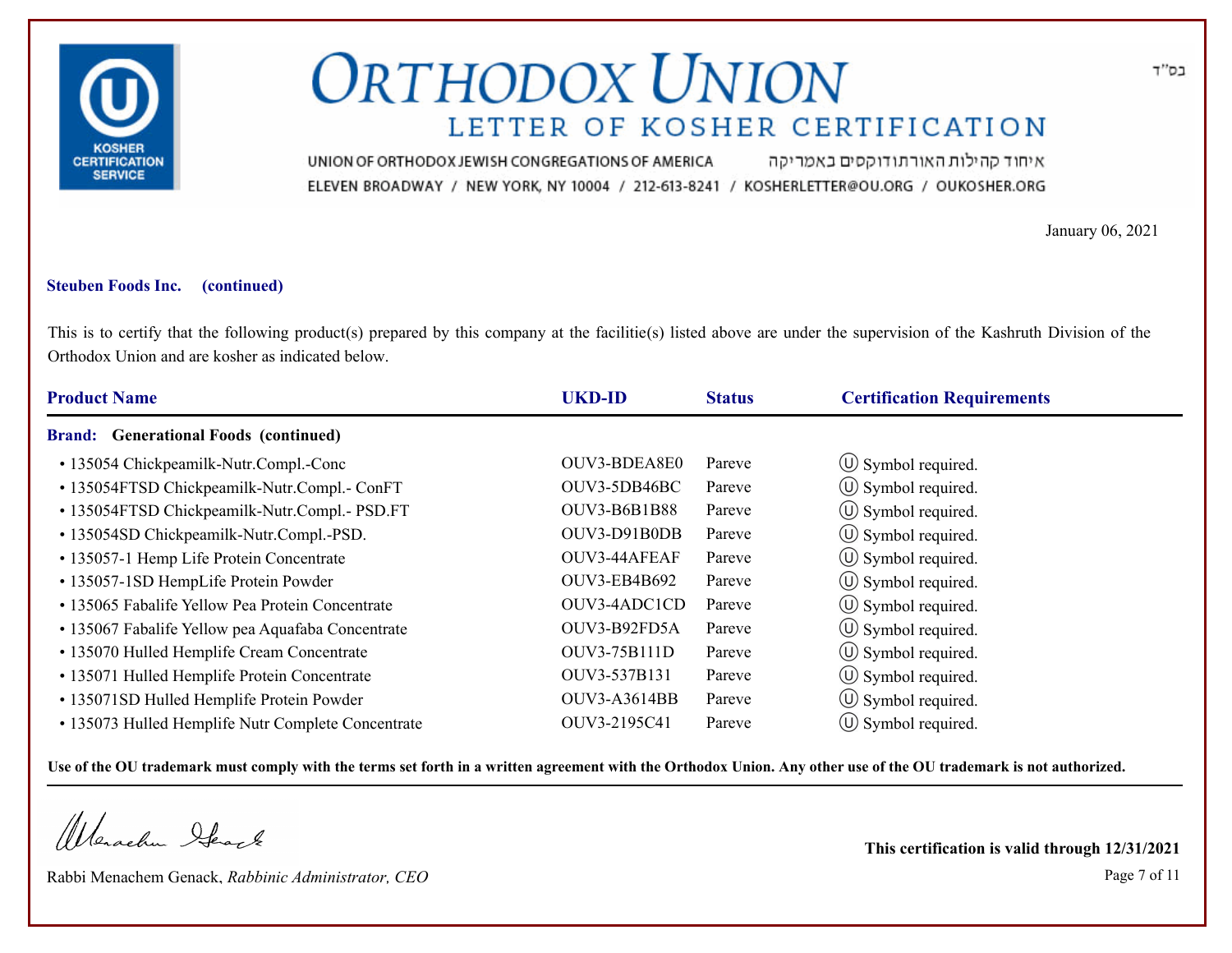

איחוד קהילות האורתודוקסים באמריקה UNION OF ORTHODOX JEWISH CONGREGATIONS OF AMERICA ELEVEN BROADWAY / NEW YORK, NY 10004 / 212-613-8241 / KOSHERLETTER@OU.ORG / OUKOSHER.ORG

January 06, 2021

#### **Steuben Foods Inc. (continued)**

This is to certify that the following product(s) prepared by this company at the facilitie(s) listed above are under the supervision of the Kashruth Division of the Orthodox Union and are kosher as indicated below.

| <b>Product Name</b>                                            | <b>UKD-ID</b>       | <b>Status</b> | <b>Certification Requirements</b> |
|----------------------------------------------------------------|---------------------|---------------|-----------------------------------|
| <b>Brand:</b> Generational Foods (continued)                   |                     |               |                                   |
| • 135101 Organic Oatlife Milk WG Cultured Concentrate          | OUV3-2AD41A9        | Pareve        | $\circ$ Symbol required.          |
| • 135101SD Organic OatLife Whole Grain OatMilk Cultured Powder | <b>OUV3-9DE4018</b> | Pareve        | $\circled{1}$ Symbol required.    |
| • 135103SD Organic Oatlife Whole Grain Powder                  | OUV3-915CD61        | Pareve        | $\circled{1}$ Symbol required.    |
| • 135105-FT Oatlife WG Cultured FT                             | <b>OUV3-A92F9C9</b> | Pareve        | $\circled{1}$ Symbol required.    |
| • 135105FT- SD Oatlife WG Cultured SD                          | OUV3-DCA2229        | Pareve        | $\circled{1}$ Symbol required.    |
| • 135106 Oatlife WG Cultured 421                               | OUV3-C40F9AE        | Pareve        | $\circ$ Symbol required.          |
| • 135106SD Oatlife WG Cultured 421                             | <b>OUV3-672EC8C</b> | Pareve        | $\circ$ Symbol required.          |
| • 18944-00119 Oat Soft Serve Vanilla                           | OUV3-ACFA5D6        | Pareve        | $\circled{1}$ Symbol required.    |
| • 18944-00120 Oat Soft Serve Chocolate                         | OUV3-BCF0648        | Pareve        | $\circled{1}$ Symbol required.    |
| • Oatlife Organic Oatilk Whole Grain Cultured Powder           | OUV3-C643615        | Pareve        | $\circ$ Symbol required.          |
|                                                                |                     |               |                                   |

**Brand: Steuben**

**Use of the OU trademark must comply with the terms set forth in a written agreement with the Orthodox Union. Any other use of the OU trademark is not authorized.**

Werachen Ifearle

Rabbi Menachem Genack, *Rabbinic Administrator, CEO* Page 8 of 11

**This certification is valid through 12/31/2021**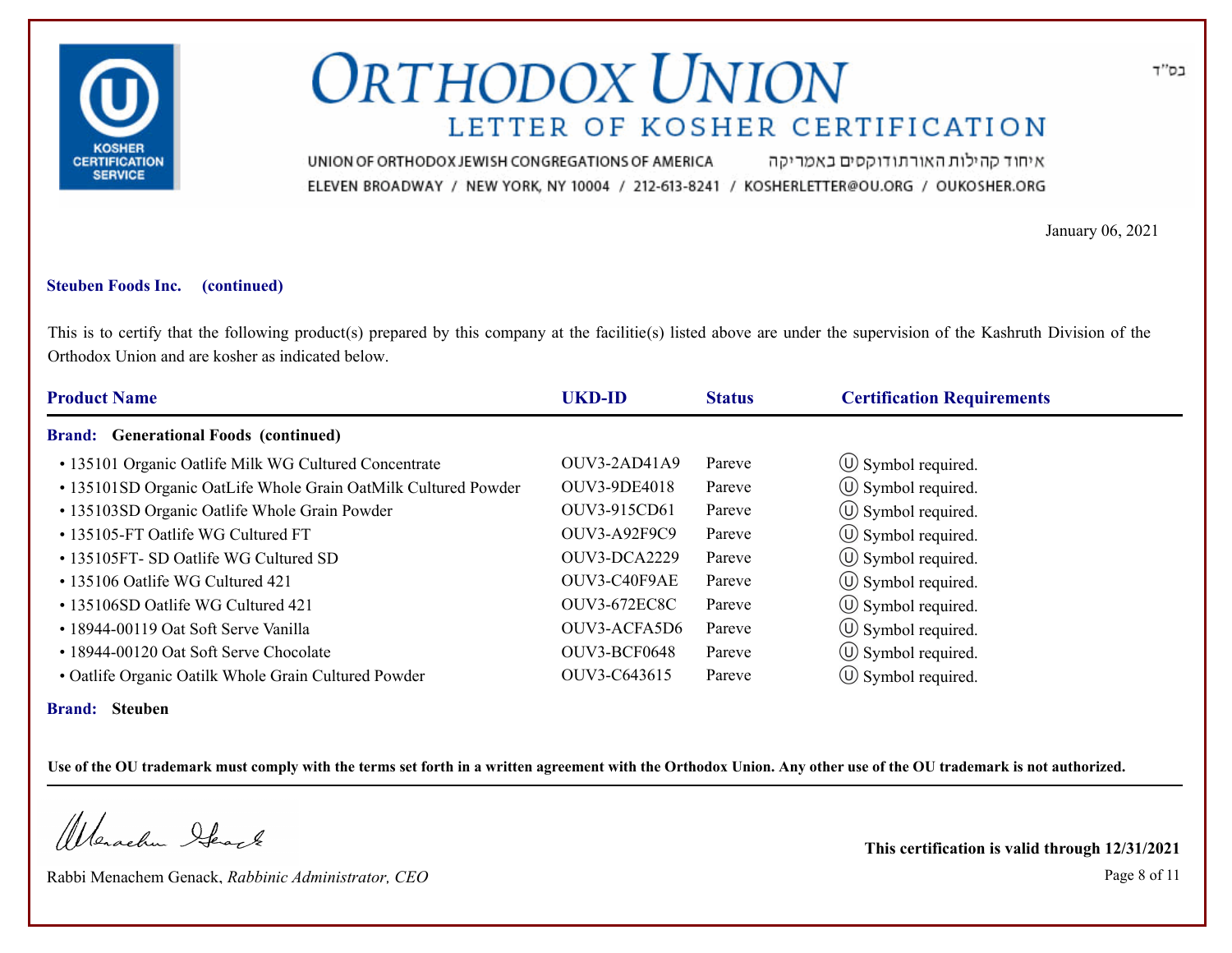

איחוד קהילות האורתודוקסים באמריקה UNION OF ORTHODOX JEWISH CONGREGATIONS OF AMERICA ELEVEN BROADWAY / NEW YORK, NY 10004 / 212-613-8241 / KOSHERLETTER@OU.ORG / OUKOSHER.ORG

January 06, 2021

#### **Steuben Foods Inc. (continued)**

This is to certify that the following product(s) prepared by this company at the facilitie(s) listed above are under the supervision of the Kashruth Division of the Orthodox Union and are kosher as indicated below.

| <b>Product Name</b>                          | <b>UKD-ID</b>       | <b>Status</b> | <b>Certification Requirements</b>                       |
|----------------------------------------------|---------------------|---------------|---------------------------------------------------------|
| Steuben (continued)<br><b>Brand:</b>         |                     |               |                                                         |
| • 135003 Ricelifemilk - Nutr.Compl.- Conc.   | OUV4-4F14118        | Pareve        | Certified when bulk shipped in OU approved<br>carriers. |
| • 135003-W RiceLife White NC Concentrate     | OUV3-ED20AF5        | Pareve        | $\circ$ Symbol required.                                |
| $\cdot$ 135006 Ricelifemilk-Conc.78%         | OUV3-CD22A93        | Pareve        | $\circ$ Symbol required.                                |
| · 135007 Almondlifemilk-Nutr.Compl.-C        | <b>OUV3-2E46A44</b> | Pareve        | $\circled{1}$ Symbol required.                          |
| • 135009 Fibertlifemilk-Nutr.Compl.-C        | OUV3-0F24206        | Pareve        | $\left(\bigcup$ Symbol required.                        |
| • 135011 Walnutlifemilk-Nutr.Compl.-C        | OUV3-65242B0        | Pareve        | $\circ$ Symbol required.                                |
| • 135015 Ricelifemilk-Conc                   | <b>OUV3-8D10A46</b> | Pareve        | $\circ$ Symbol required.                                |
| • 135017 Whole Grain Oat Concentrate         | OUV3-0ECD931        | Pareve        | $\circled{1}$ Symbol required.                          |
| • 135017DD Whole Grain Oat Powder Drum Dried | OUV3-5CEE8BB        | Pareve        | $\circled{1}$ Symbol required.                          |
| • 135018 Oatlifemilk-Nutr.Compl.-Conc.       | <b>OUV3-434A6BE</b> | Pareve        | $\left(\bigcup$ Symbol required.                        |
| • 135018SD Oatlifemilk-Nutr.Compl.-PSD       | <b>OUV3-0E5BC46</b> | Pareve        | $\circ$ Symbol required.                                |

**Use of the OU trademark must comply with the terms set forth in a written agreement with the Orthodox Union. Any other use of the OU trademark is not authorized.**

Werachen Ifearle

Rabbi Menachem Genack, *Rabbinic Administrator, CEO* Page 9 of 11

**This certification is valid through 12/31/2021**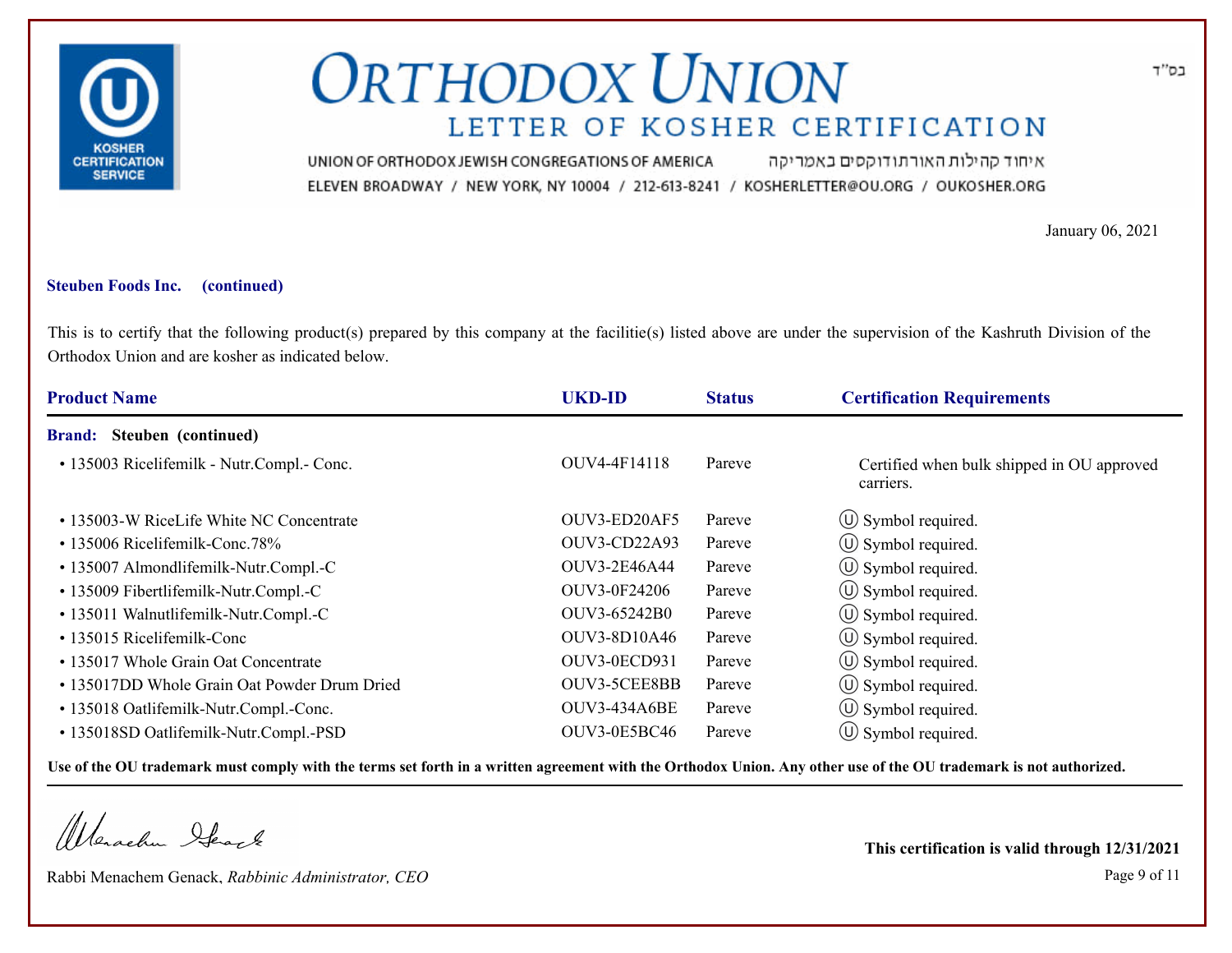

איחוד קהילות האורתודוקסים באמריקה UNION OF ORTHODOX JEWISH CONGREGATIONS OF AMERICA ELEVEN BROADWAY / NEW YORK, NY 10004 / 212-613-8241 / KOSHERLETTER@OU.ORG / OUKOSHER.ORG

January 06, 2021

#### **Steuben Foods Inc. (continued)**

This is to certify that the following product(s) prepared by this company at the facilitie(s) listed above are under the supervision of the Kashruth Division of the Orthodox Union and are kosher as indicated below.

| <b>Product Name</b>                                                                      | <b>UKD-ID</b>                       | <b>Status</b>    | <b>Certification Requirements</b>                          |
|------------------------------------------------------------------------------------------|-------------------------------------|------------------|------------------------------------------------------------|
| <b>Brand:</b> Steuben (continued)                                                        |                                     |                  |                                                            |
| • 135019 Oatlife-Fiber-Conc.<br>• 135020 Chialifemilk-Nutru.Compl.-Conc                  | OUV3-2659F45<br>OUV3-E17A916        | Pareve<br>Pareve | $\circ$ Symbol required.<br>$\circ$ Symbol required.       |
| • 135021 Chialife – Fiber-Conc.                                                          | OUV3-5FDDCC1                        | Pareve           | $\circ$ Symbol required.                                   |
| • 135024SD Chickpea Protein Powder<br>Lot letter required.                               | OUV3-4592399                        | Pareve           | $\circled{1}$ Symbol required.                             |
| <b>Brand:</b> Steuben Foods Inc                                                          |                                     |                  |                                                            |
| • 135017-5 Whole Grain Oat Concentrate                                                   | OUV3-6DA4704                        | Pareve           | $\circled{0}$ Symbol required.                             |
| • 135022 FabaLife Chickpea Milk Concentrate                                              | OUV4-BF6791B                        | Pareve           | Certified when bulk shipped in OU approved<br>carriers.    |
| • 135022SD Fabalife Chickpea Milk Powder<br>• 135023 Fabalife Chickpea Fiber Concentrate | <b>OUV3-2096A7E</b><br>OUV3-D10AFFE | Pareve<br>Pareve | $\circ$ Symbol required.<br>$\circled{1}$ Symbol required. |

**Use of the OU trademark must comply with the terms set forth in a written agreement with the Orthodox Union. Any other use of the OU trademark is not authorized.**

Werachen Ifearle

Rabbi Menachem Genack, *Rabbinic Administrator, CEO* Page 10 of 11

**This certification is valid through 12/31/2021**